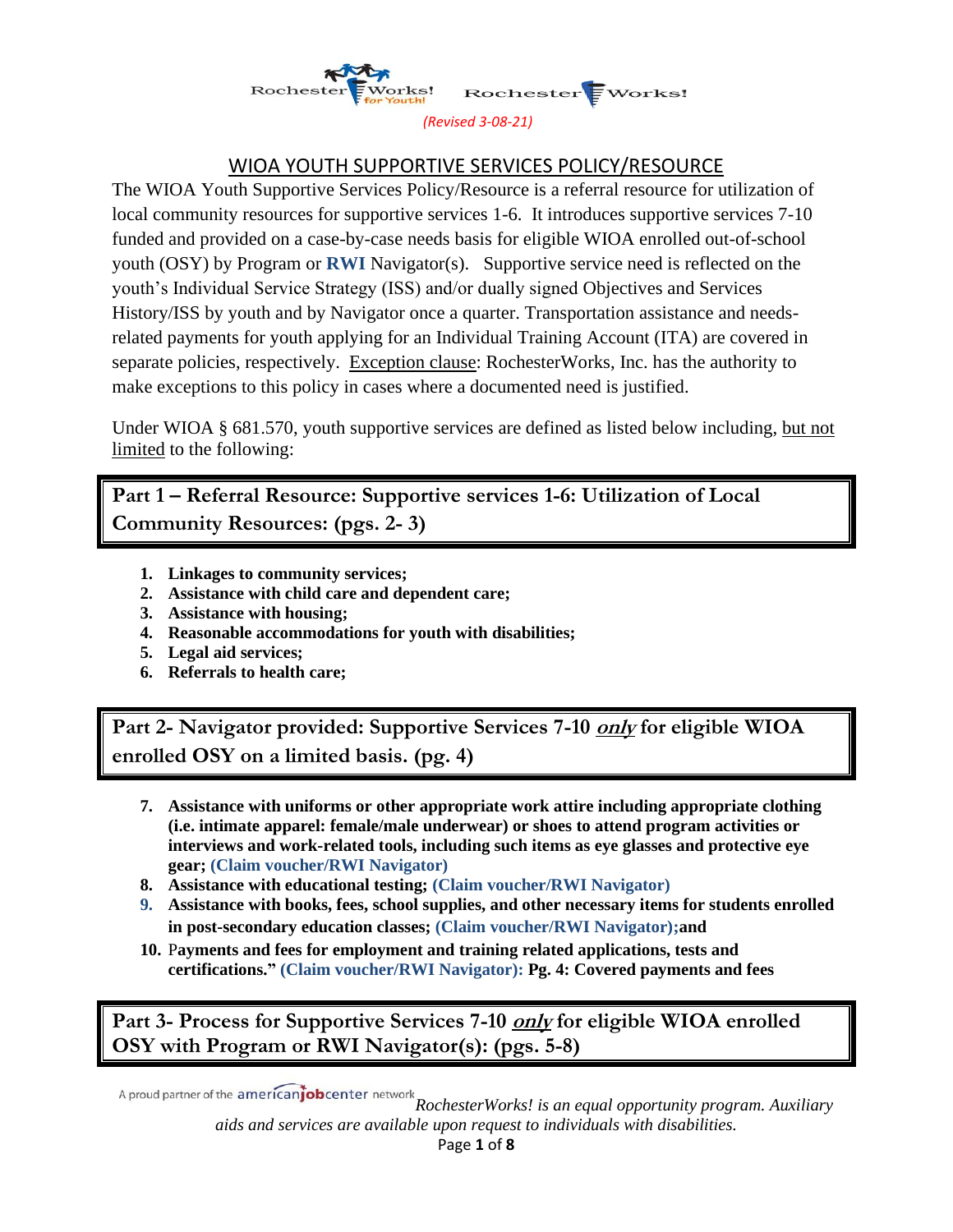Works! Rocheste Rochester EWorks! *(Revised 3-08-21)*

**Part 1 – Referral Resource: Supportive services 1-6: Utilization of Local Community Resources: (pgs. 2- 3)**

## **1. Linkages to community services**

### **2. Assistance with child care and dependent care**

- 2-1-1: 24 hours a day, 7 days a week: Need help? Where do you turn?
	- o Call 2-1-1 or 1-877-356-9211
	- o [www.211fingerlakes.org](http://www.211fingerlakes.org/)
- Ibero American Action League, Inc. (Services: English/Spanish)
	- $\degree$  256-8900
	- o [iaal.org/](http://iaal.org/)
- Monroe County
	- o [exploremonroeny.com/guide-to-youth-services](http://exploremonroeny.com/guide-to-youth-services)
	- o [www2.monroecounty.gov/files/youth/Youth\\_Guide%202011.pdf](http://www2.monroecounty.gov/files/youth/Youth_Guide%202011.pdf)
- The Child Care Council
	- $\circ$  654-4720
	- o [www.childcarecouncil.com](http://www.childcarecouncil.com/)
- The Rochester-Monroe Anti-Poverty Initiative at United Way (RMAPI)
	- o [www.uwrochester.org/RochesterAnti-PovertyInitiative.aspx](http://www.uwrochester.org/RochesterAnti-PovertyInitiative.aspx)
- United Way of Greater Rochester
	- $O$  242-6400
	- o [www.uwrochester.org](http://www.uwrochester.org/)
		- Click on "Our Work & Results"
		- Click on "United Way's Community Fund"
		- Under "Want to learn more about the Community Fund?
			- Click on link "See which programs are supported by the Community Fund."
				- o United Way of Greater Rochester 2016-17 COMMUNITY FUND PROGRAM PARTNERS
					- Comprehensive list of program partners/services provided.

### **3. Assistance with housing**

- The Housing Council at PathStone, 75 College Avenue, 4<sup>th</sup> Floor, Rochester, NY 14607 [www.TheHousingCouncil.org](http://www.thehousingcouncil.org/)
	- o Housing Hotline (p) 546-3700, M-F 1pm-4pm for questions

*RochesterWorks! is an equal opportunity program. Auxiliary aids and services are available upon request to individuals with disabilities.*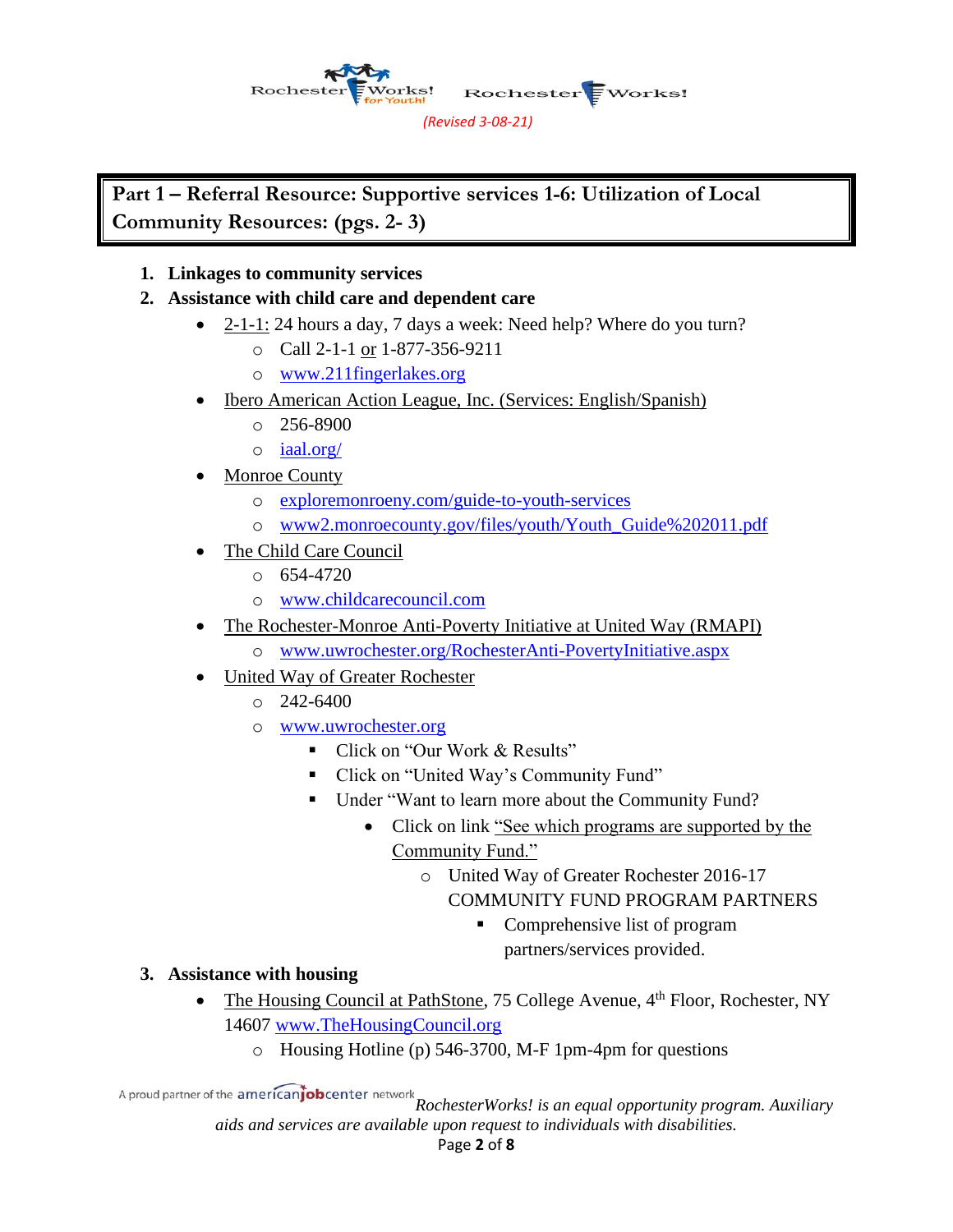

#### **4. Reasonable accommodations for youth with disabilities**

- ACCES-VR (Adult Career and Continuing Education Services Vocational Rehabilitation) Youth Employment Services (YES)
	- o [www.access.nysed.gov/vr/](http://www.access.nysed.gov/vr/)
	- o Rochester ACCESS-VR: (800) 462-0178
- Monroe County
	- o [exploremonroeny.com/guide-to-youth-services](http://exploremonroeny.com/guide-to-youth-services)
- OPWDD/DDRO (Office for People With Developmental Disabilities Developmental Disability Services Office)
	- o [www.opwdd.ny.gov](http://www.opwdd.ny.gov/)
	- o Finger Lakes DDSO: 1-855-679-3335
- **Starbridge** 
	- o [www.startbridgeinc.org/](http://www.startbridgeinc.org/) Complete information request.
	- o Educational Services Contact: Katie Canaan 224-7211
	- o Project ESTEEM Contact: Barbara Maryniak 224-7255

### **5. Legal aid services**

- The Legal Aid Society (family, housing, immigration, youth)
	- o [www.lasroc.org/](http://www.lasroc.org/)
- The Volunteer Legal Services Project (non-criminal issues: family issues)
	- o [www.vlsprochester.org/](http://www.vlsprochester.org/)
- Empire Justice Center (mortgages & contracts)
	- o [www.empirejustice.org](http://www.empirejustice.org/)

### **6. Referrals to Health Care**

- Monroe County
	- o [exploremonroeny.com/guide-to-youth-services](http://exploremonroeny.com/guide-to-youth-services)
- Coralis Dominguez FIDELIS Care Representative
	- $\circ$  353-7760
	- o [cdomingu@fideliscare.org](mailto:cdomingu@fideliscare.org)
- Alicia Ostolaza- MVP HEALTH CARE Representative
	- o 258-8014 office
	- o 927-3782 mobile
	- o [aostolaza@mvphealthcare.com](mailto:aostolaza@mvphealthcare.com)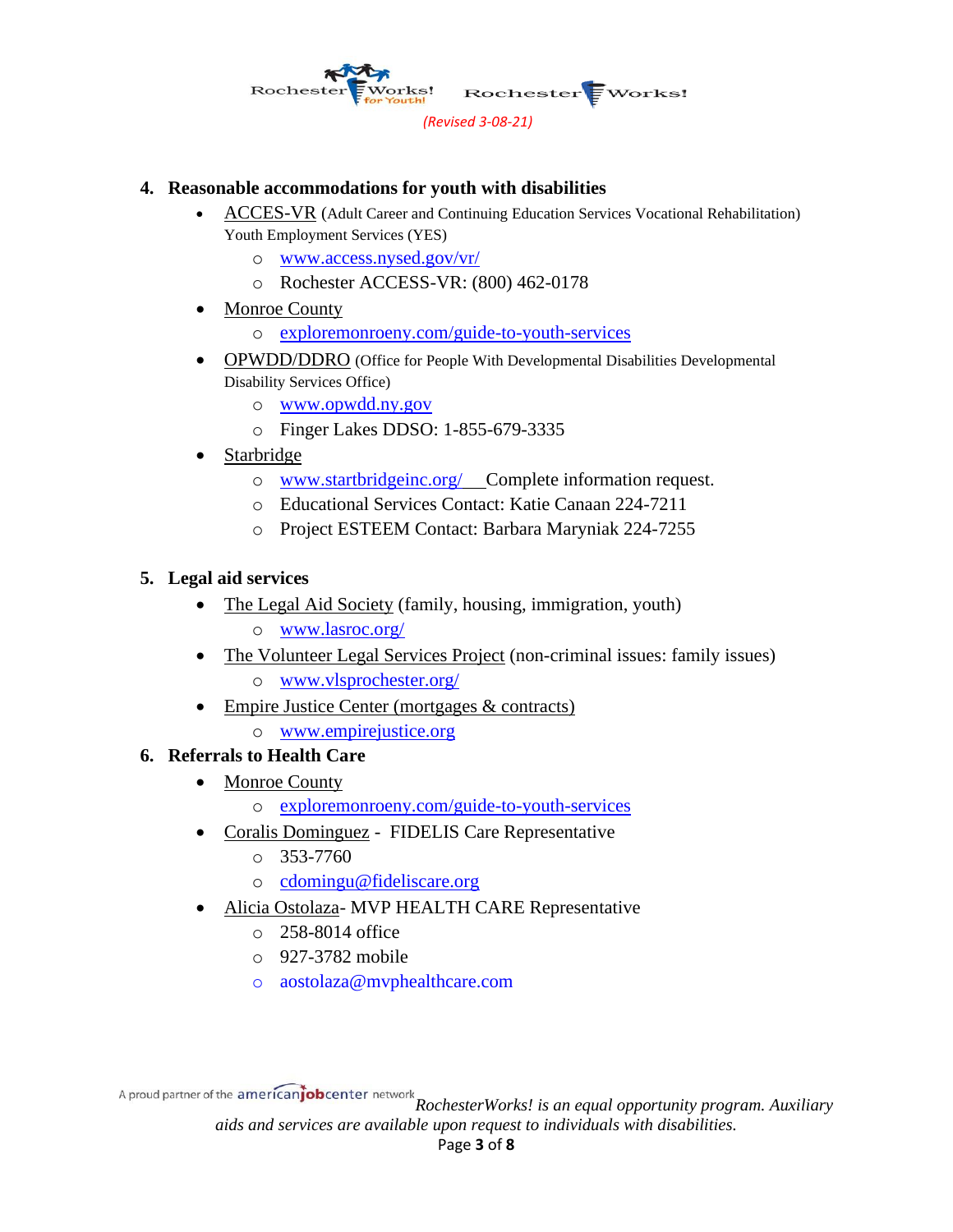

**Part 2- Navigator provided: Supportive Services 7-10 only for eligible WIOA enrolled OSY on a limited basis. (pg. 4)** 

Program or **RWI** Navigator(s) funded supportive services 7-10 are provided on a limited needs case-by-case basis for allowable, reasonable and necessary costs, as reflected in the youth's ISS and/or dually signed Objectives and Services History/ISS for eligible WIOA enrolled out-ofschool youth (OSY). Youth must be in good standing with the program, on track to meeting youth performance indicators with **Supportive Services 7-10 Request** and OSOS data entry completion.

- **7. Assistance with uniforms or other appropriate work attire and work-related tools, including such items as eyeglasses and protective eye gear including appropriate clothing (i.e. intimate apparel: female/male underwear) or shoes to attend program activities or interviews. (Claim voucher/RWI Navigator)** 
	- Eyeglasses
		- o [www.new-eyes.org/source-of-free-eye-exams](http://www.new-eyes.org/source-of-free-eye-exams)
- **8. Assistance with educational testing. (Claim voucher/RWI Navigator)**
- **9. Assistance with books, fees, school supplies, and other necessary items for students enrolled in post-secondary education classes. (Claim voucher/RWI Navigator)**
- **10. Payments and fees for employment and training related applications, tests and certifications. (Claim voucher/RWI Navigator)**
	- Covered payments/fees:
		- o Tuition and required fees, books, supplies
		- o Exam fees for licensure or credentialing
		- o CPR certification
		- o Birth Certificate fee
		- o Police background checks for youth
		- o Driver's permit fee
		- o NYS approved Driver Education Course/Pre-licensing "the 5-hour course"
		- o Traffic tickets

*RochesterWorks! is an equal opportunity program. Auxiliary aids and services are available upon request to individuals with disabilities.* Page **4** of **8**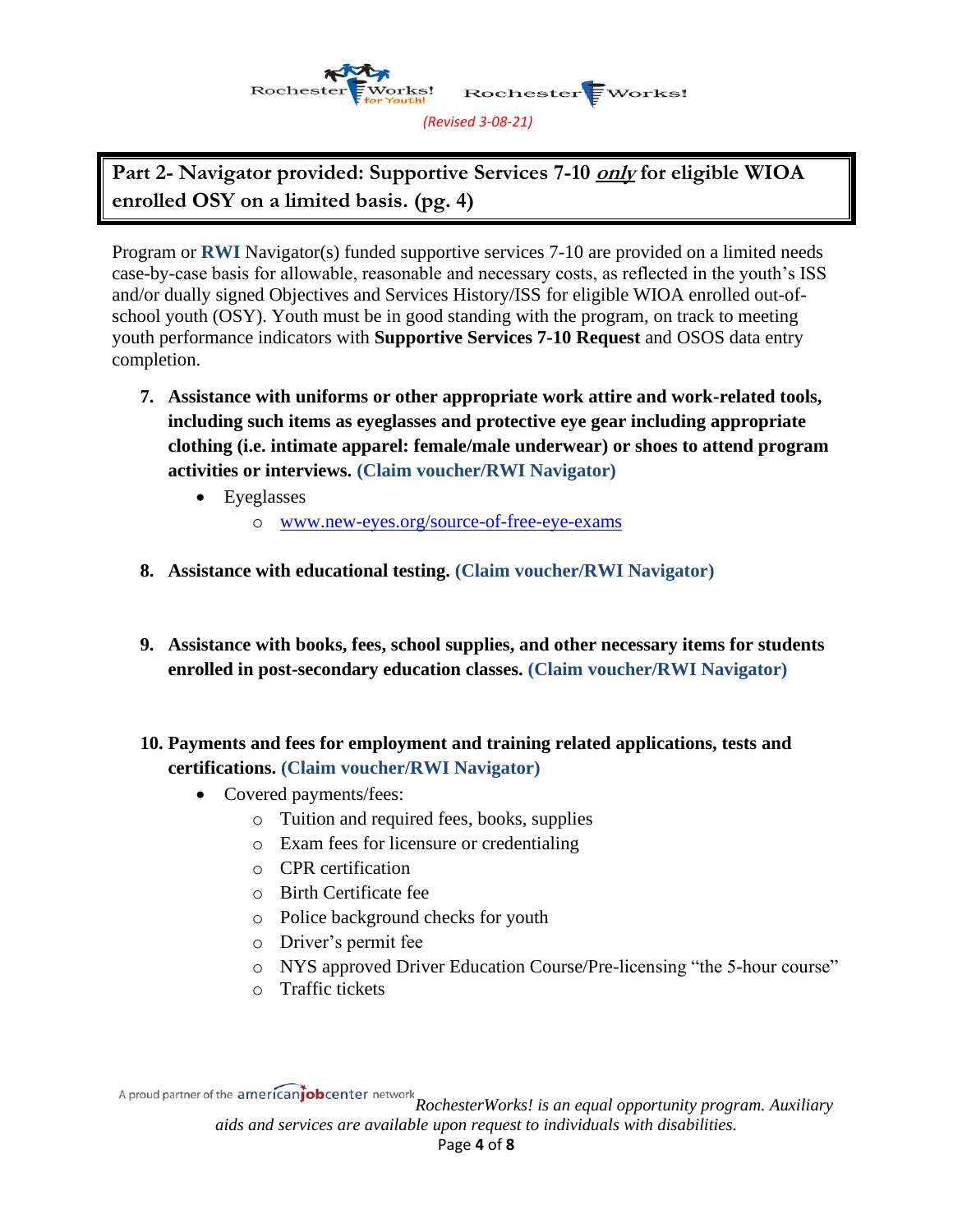

**Part 3- Process for Supportive Services 7-10 only for eligible WIOA enrolled OSY with Program or RWI Navigator(s): (pgs. 5-8)** 

**Program Navigator(s)** can provide supportive services 7-10 on limited basis from the organization's budget dollars. **RWI Navigator(s)** can provide supportive services 7-10 on limited basis (suspended if allotted funding has been exhausted with little or no notice) *based on funding is available for youth who are not already receiving services through other programs like Unemployment, ACCESS-VR, Department of Human Services, Trade Act, and Veteran's Benefits.* **RWI** reserves option to make exceptions to the supportive services 7-10 based on justified documented need.

#### **Three-hundred dollars (\$300) is suggested maximum total per youth enrollment for supportive services 7-10 disbursement for both Program Navigator(s) and RWI Navigator(s) based on funding availability.**

**RWI** reserves option based on youth's need as reflected in their Individual Service Strategy (ISS) and/or dually signed once a quarter Objectives and Services History/ISS**, for RWI Navigator(s) to submit Supportive Service Request for supportive services 7-10 for amounts over \$300 limit for review approval by Mr. Antwan Williams, Director of Youth System Services.**

# **Program Navigator(s) Process:**

- Complete in full *Request for Supportive Services 7-10* for eligible WIOA enrolled OSY for specific supportive service utilized including specifying item/fee requested, reason and amount.
- Complete *Verification and Approval:*
	- o Prepared by section completed by Navigator.
	- o Administrator approves request for processing in house.
- Program fiscal staff complete supportive services budget line when submitting monthly claim voucher.

# **RWI Navigator (s) Process:**

Prior to using any of supportive services 7-10:

- Allow for **at least 5 business days' lead time for completing and submitting request form for OSOS data entry review and for approval** *PRIOR* **to the 15th and/or 30th** of the month to Bibianna Silvera-Portacio, Youth Program Specialist at [bsportacio@rochesterworks.org](mailto:bsportacio@rochesterworks.org)
- Request forms are processed on the  $15<sup>th</sup>$  and the  $30<sup>th</sup>$  of each month by RW Fiscal Staff.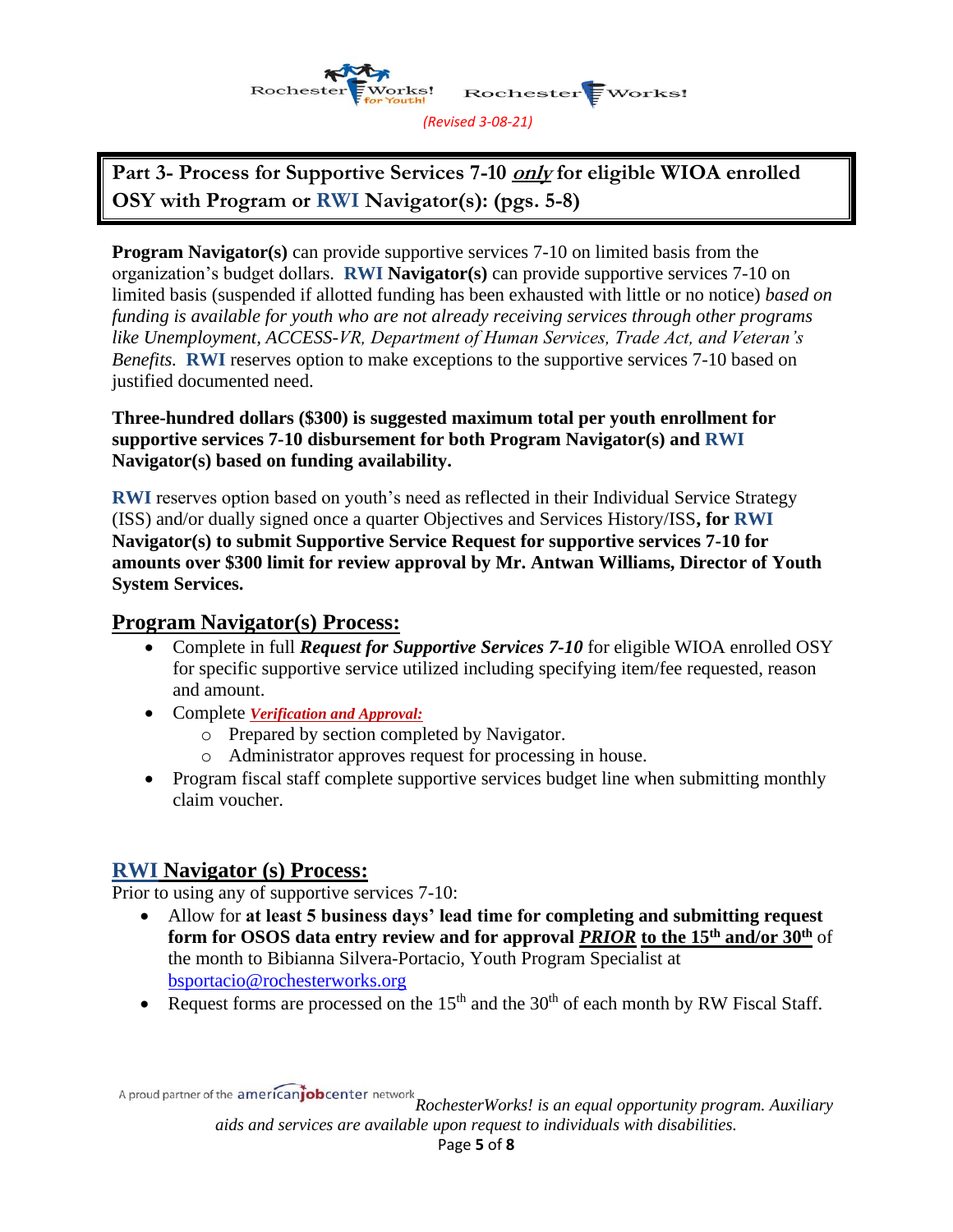

# **OSOS: Guidance on use of various Youth – Supportive Services**

# **Active Status Youth: Use active services, only.**

If referring active status youth for Supportive services 1-6 then utilize as appropriate one (1) of the following four (4) active supportive service options that makes sense:

- **Youth - Supportive Services, Childcare**
- **Youth - Supportive Services, Housing**
- **Youth - Supportive Services, Other**
- **Youth - Supportive Services, Dependents**

If utilizing Supportive services 7-10 only for eligible WIOA enrolled active status OSY with Program or RWI Navigator(s) then utilize as appropriate one (1) of the following two (2) active supportive service options that makes sense:

- **Youth - Supportive Services, Other**
- **Youth - Supportive Services, Transportation**

**Comment following SENSE Model must clearly state the specific supportive service utilized and reason for request with details**.

"Supportive Service  $\#7$  assistance provided for purchasing uniform consisting of pair of black pants, one white top, and intimate apparel for CNA training."

"Supportive Service # 10 assistance provided for application fee for Welding training program."

# **Follow Up Status Youth: Use follow up services, only.**

If utilizing Supportive services 1-10 for eligible WIOA enrolled OSY who are in follow up status youth with Program or RWI Navigator(s) then utilize follow up supportive service:

▪ **Youth – Follow-up Supportive Service**

### **Comment following SENSE Model must clearly state the specific supportive service utilized and reason for request with details**.

"Supportive Service # 10 for exam fees for licensure or credentialing assistance provided for LPN program."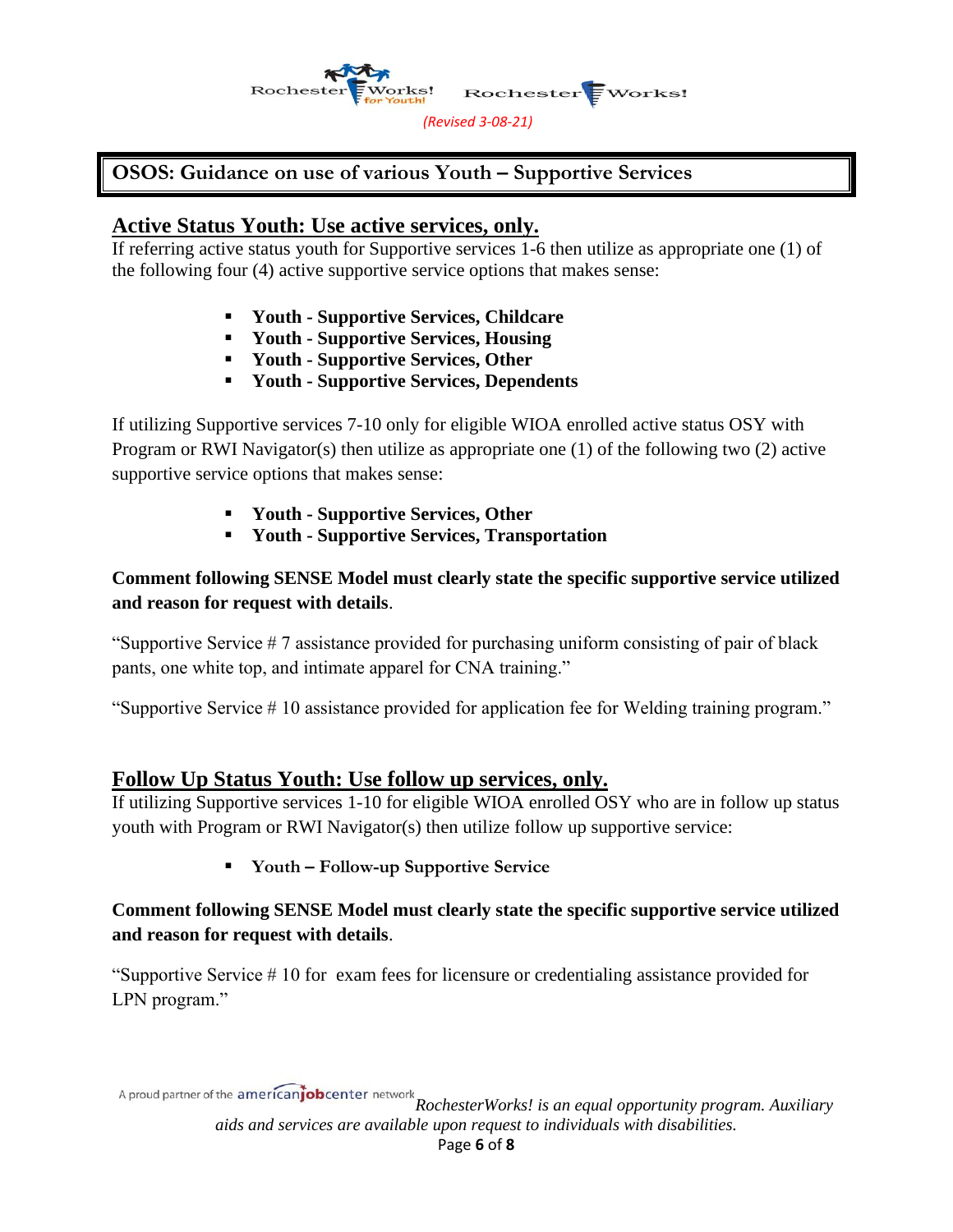

#### *(Revised 3-08-21)*

# **Request for Supportive Services 7-10:** *Only* **for eligible WIOA enrolled OSY** *(Keep in youth hard file.)*

**Program Navigator(s): (Claim voucher)***: Complete request in full and document on OSOS with specific supportive service and comment (SENSE Model).*

**Suggested maximum total per youth enrollment for the WIOA supportive services 7-10 disbursement: Three-hundred dollars (\$300) based on budget dollars availability.**

Date: <u>\_\_\_\_\_\_\_\_\_\_\_\_\_\_\_\_</u> Youth Name and OSOS ID NY#:

#### **Eligibility Review for WIOA enrolled OSY:**

Please check off/circle and complete applicable sections below:

- □ Active Status Youth *or* Youth in Follow Up Status
- Good standing in program: Engaged
- $\Box$  On track to meeting youth performance indicator (s)

| <b>Supportive Services 7-10</b>                                                                                                                                                                                                                                                                           | <b>Item/Fee</b> | <b>Document Reason</b>                                   | Amount |
|-----------------------------------------------------------------------------------------------------------------------------------------------------------------------------------------------------------------------------------------------------------------------------------------------------------|-----------------|----------------------------------------------------------|--------|
| 7: Assistance with uniforms or other<br>appropriate work attire and work-<br>related tools, including such items<br>as eye glasses and protective eye<br>gear including appropriate clothing<br>(i.e. intimate apparel: female/male<br>underwear) or shoes to attend<br>program activities or interviews. |                 | Training, job search/interview,<br>employment, or, other |        |
| 8: Assistance with educational<br>testing                                                                                                                                                                                                                                                                 |                 | Training, job search/interview,<br>employment, or, other |        |
| 9: Assistance with Books, fees,<br>school supplies, and other necessary<br>items for students enrolled in post-<br>secondary education classes                                                                                                                                                            |                 | Training, job search/interview,<br>employment, or, other |        |
| 10: Payments and fees for<br>employment and training related<br>applications, tests, and certifications<br>(see page 4: covered payments/fees)<br>$\mathbf{Chod}\mathbf{v}$                                                                                                                               |                 | Training, job search/interview,<br>employment, or, other |        |

#### **Check:**

| ◡ | Payable to: | Amount: |
|---|-------------|---------|
|---|-------------|---------|

o **Memo line: Youth Name \_\_\_\_\_\_\_\_\_\_\_\_\_\_\_\_\_\_\_\_\_\_\_**

**Credit card: Business: \_\_\_\_\_\_\_\_\_\_\_ Date: \_\_\_\_\_\_\_\_Amount: \_\_\_\_\_\_\_\_\_\_\_\_\_\_\_\_ (receipt: file)**

*Verification and Approval:*

*Prepared by: (signature and date):* 

*Administrator approved (signature and date):\_\_\_\_\_\_\_\_\_\_\_\_\_\_\_\_\_\_\_\_\_\_\_\_\_\_\_\_\_\_\_\_\_\_\_\_\_\_\_\_\_\_\_\_\_\_\_\_\_*

*RochesterWorks! is an equal opportunity program. Auxiliary aids and services are available upon request to individuals with disabilities.*